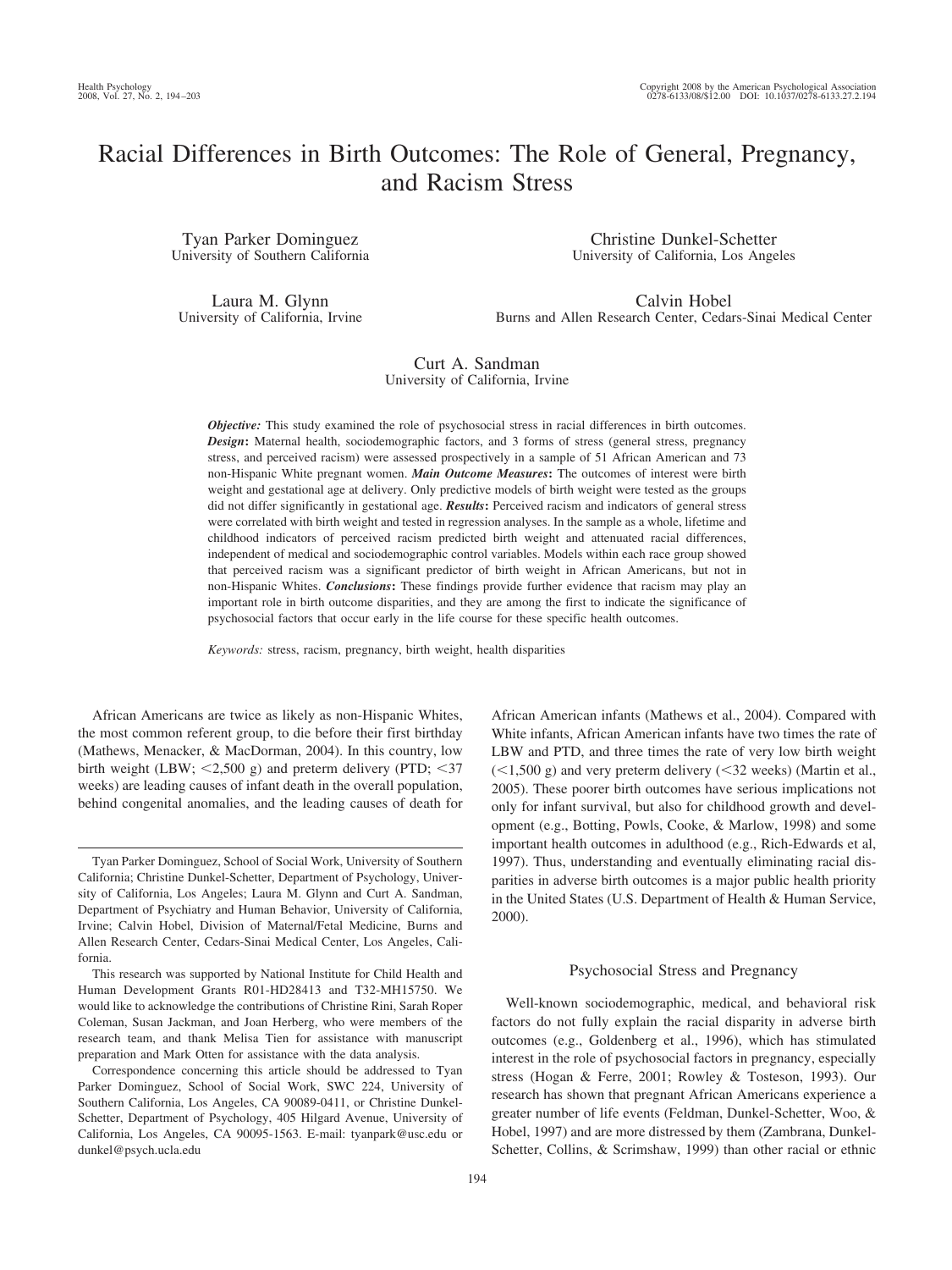groups. There is also evidence to suggest that stress may be more detrimental to African American pregnancies (Orr et al., 1996).

Stress is a multidimensional construct that has been conceptualized as person– environment transactions involving exposure to a stressor, one's perception of how threatening and unmanageable the stressor is, and emotional, behavioral, and physiological responses commensurate with that appraisal (Lazarus & Folkman, 1984). Another common definition of stress is "environmental demands that tax or exceed the adaptive capacity of an organism, resulting in psychological and biological changes that may place the organism at risk for disease" (Cohen, Kessler, & Gordon, 1995, p. 3). These definitions guide our work.

Although research on stress and human pregnancy has been accumulating for several decades, the empirical support for a definitive link between the two has not been consistent. Critical reviews of the literature point to methodological issues, such as the use of retrospective and cross-sectional designs, inadequate control of potential confounds, and reliance on unidimensional measures of stress (Lobel, 1994; Paarlberg, Vingerhoets, Passchier, Dekker, & Van Geijn, 1995). Nevertheless, there is considerable evidence that psychosocial stress, commonly operationalized as stressful life events, daily hassles, state anxiety, and/or pregnancy-related anxiety, is negatively associated with birth weight (e.g., Pagel, Smilkstein, Regen, & Montano, 1990; Parker Dominguez, Dunkel-Schetter, Mancuso, Rini, & Hobel, 2005) and gestational age at delivery (see review by Institute of Medicine, 2006).

Past research on stress and pregnancy, however, offers limited guidance for explaining persistent racial disparities in poor birth outcomes. Racism is an obvious, additional stressor that racial minorities encounter simply because they are racial minorities (Myers, Lewis, & Parker Dominguez, 2003). Therefore, excluding it from consideration may seriously misjudge the amount of stress in African American women's lives (Giscombe & Lobel, 2005). Racism affects health independent of general stress variables (e.g., Williams, Yu, Jackson, & Anderson, 1997), yet only a handful of studies have considered the impact of racism stressors on birth outcomes (see review by Giscombe & Lobel, 2005). In the search for underlying causes of persistent racial disparities in health, many scientists consider racism to be an essential component of any etiologic model (e.g., James, 2003; Myers et al., 2003).

## Racism as a Stressor

Racism has been defined as a multidimensional construct that involves the oppression, domination, and denigration of individuals by other individuals and by social institutions on the basis of skin color and/or membership in a particular ethnic group (Krieger, Rowley, Herman, Avery, & Phillips, 1993). Racism may pose a particularly noxious threat to well-being because it is an undeniably negative, demeaning, and threatening reaction to an immutable personal characteristic (Landrine & Klonoff, 1996). Studied most often in African Americans, racism can be conceptualized as an individual-level psychosocial stressor, operationalized most frequently in the literature as perceived exposure to racial prejudice and discrimination (Clark, Anderson, Clark, & Williams, 1999; Williams, Neighbors, & Jackson, 2003). It has been linked to a variety of mental and physical health outcomes (see reviews by Harrell, Hall, & Taliaferro, 2003; Williams et al., 2003), including maternal stress during pregnancy, LBW, and PTD (see review by Giscombe & Lobel, 2005)

## Complexities of Socioeconomic Confounds

When investigating the role of stress in racial differences in health, it is a matter of course to separate out the confounding influence of socioeconomic status (SES), insomuch as stress (Bruce, Takeuchi, & Leaf, 1991), race (Oliver & Shapiro, 1995), and health (Adler et al., 1994) are all associated with SES. This methodological consideration is considerably more complex than it may seem initially, however. Institutionalized racism—macrolevel barriers to racial and ethnic minority inclusion and advancement—is fundamental to the ways in which opportunity is socially structured (Nazroo, 2003). As a result, African Americans are unlikely to derive the same economic (Oliver & Shapiro, 1995) and health (Schoendorf, Hogue, Kleinman, & Rowley, 1992; Williams, 2002) benefits from a given level of SES as their White counterparts do. Thus, when attempting to account for the role of SES in race-based health differentials, investigators must carefully consider not only racial differences in absolute levels of SES, but also racial differences within specified levels of SES by taking into account such things as the number of people supported by a household's income (Krieger, Chen, & Selby, 1999), discrepancies in earnings for a given level of education (Collins, Herman, & David, 1997), and the influence of intergenerational factors (Foster et al., 2000).

# Current Study

The present investigation examined the roles that general, pregnancy, and racism stress play in racial differences in birth weight and gestational age. It was hypothesized that African American women would report more exposure to general, pregnancy, and racism stressors and higher levels of chronic stress and anxiety than non-Hispanic White women. It was further expected that associations of stress, particularly racism stress, with outcome would vary by race and that these psychosocial differentials would help to explain any observed racial differences in birth outcomes, controlling for medical and sociodemographic risk factors.

# Method

## *Procedures and Sample*

A prospective, repeated-measures observational study design was used to collect psychosocial and medical data at 18 –20 weeks (Time 1),  $24-26$  weeks (Time 2), and  $30-32$  weeks (Time 3) gestation via structured interview and chart review. Potential participants were either approached by a research nurse in the prenatal clinic of a large, urban medical center in Los Angeles County or they were referred by private practitioners with admitting privileges to this medical center. A special effort was made to recruit women considered to be at high risk for PTD. To be eligible, potential participants had to be 18 years or older, fluent in English, and at no more than 18 weeks gestation with a singleton pregnancy. Smokers and drug users were excluded from participation because physiological mechanisms of stress were a major focus of the parent study and substance use can affect stress hormone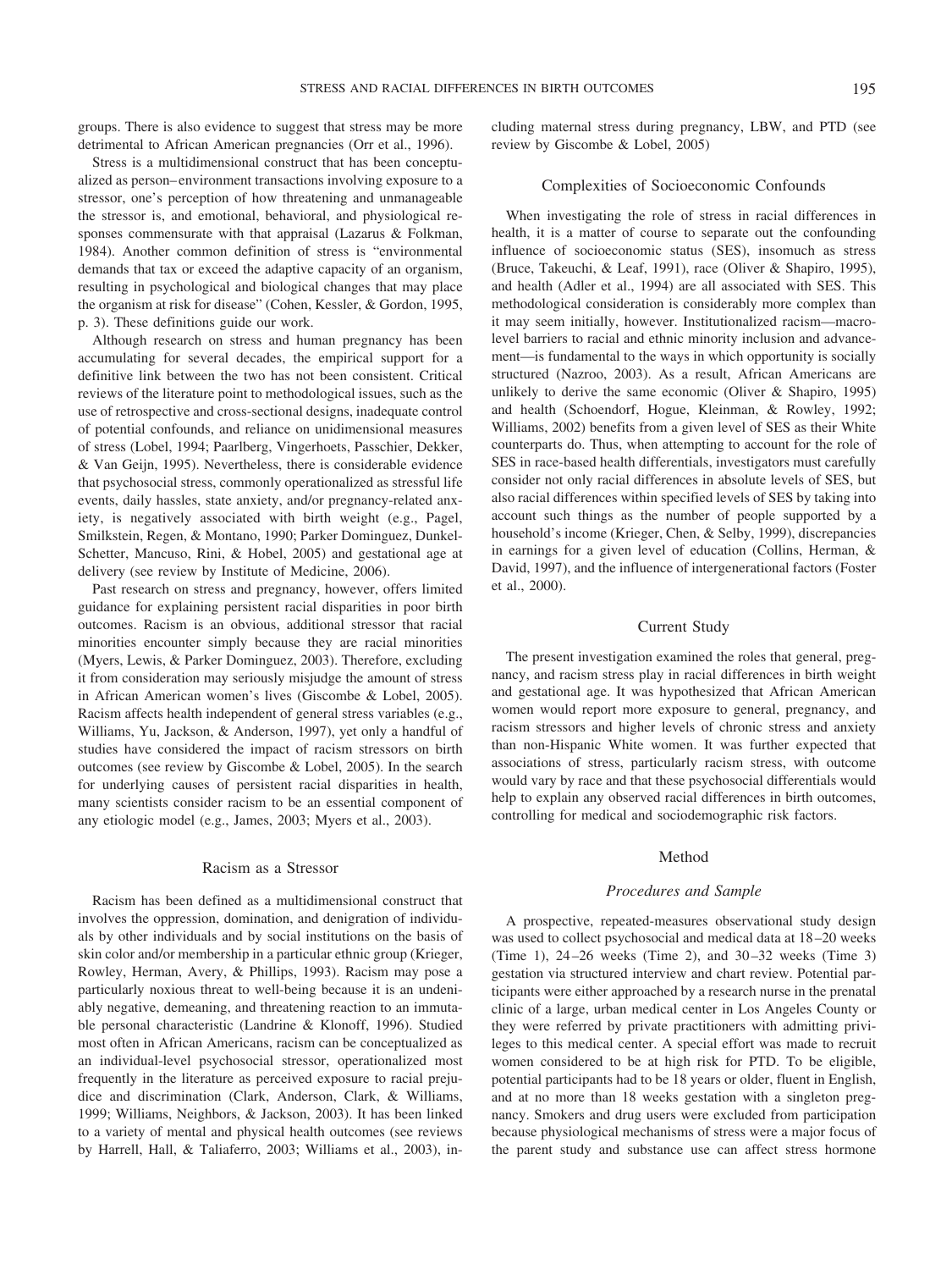levels. All participants received \$15, complimentary parking, and a meal voucher at each study visit.

Of the 430 women approached about the study,  $13\%$  ( $n = 55$ ) were ineligible.<sup>1</sup> Seventy-eight percent of eligible women ( $n =$ 294) signed an informed consent form and participated in the study. For the present investigation, we examined data on the subset of participants who self-identified as "African American or Black" or "Non-Hispanic White"  $(85 \text{ excluded})$ , were born in the United States (28 additional women excluded), delivered a liveborn infant (2 additional women excluded), had complete birth outcome data (46 additional women excluded), $3$  and attended all three time points  $(9 \text{ additional women excluded})$ .<sup>4</sup> Therefore, the findings of the present study are based on data from 51 African American women and 73 non-Hispanic White women.

Although 15 private physicians referred their patients to the study, 1 physician was responsible for referring most of the private patients in this sample (67% of African American private patients and 83% of White private patients). The distribution across private practices did not differ by race, whether examined across all 15 physicians,  $\chi^2(14, N = 90) = 19.90, p > .10$ , or when the practice with the most referrals was compared with all others,  $\chi^2(1, N =$  $90) = 2.46$ ,  $p > .10$ . Although clinic patients ( $n = 34$ ) and private patients  $(n = 90)$  received their prenatal care in different locations, both groups of participants were interviewed in the medical center by the same set of trained female interviewers and most delivered at the medical center (1 clinic patient and 11 private patients delivered elsewhere). A significantly higher percentage of African American women (59%) than non-Hispanic White women (6%) were recruited in the prenatal clinic of the medical center,  $\chi^2(1)$ ,  $N = 124$ ) = 42.93,  $p < .05$ . Clinic patients were at significantly higher sociodemographic and medical risk than private patients, and they reported significantly more chronic stress and less desire for the pregnancy. Recruitment site was not significantly associated with stressful life events, state anxiety, pregnancy anxiety, perceived racism, or birth outcomes. Nevertheless, to control for potential differences in the quality of prenatal care that clinic and private patients received and to protect against any possible confounding with race, recruitment site was entered into all predictive models.

#### *Measures*

## *Medical and Sociodemographic Risk Factors*

Participants were assessed for the presence of 21 medical risk conditions, covering medical history (e.g., diabetes), pregnancy history (e.g., previous preterm delivery), and the current pregnancy (e.g., preterm labor). The medical risk score was the number of conditions that were present.<sup>5</sup> Weight gained through Time 3 (30 –32 weeks), age, cohabitation with the baby's father, and partor full-time employment at Time 1 were also assessed. Race was based on self-identification.

To better capture the confounding influence of SES, we used childhood and adulthood indicators of SES, a per capita indicator of income, and a measure of income incongruity. Both the educational attainment of the respondent's current household and the educational attainment of her childhood household were categorized as high school or less (0) or more than high school (1) on the basis of the attainment level of the head(s) of household.<sup>6</sup> Current gross annual household income was self-reported on a 12-point scale ranging from 1 (*less than \$5,000*) to 12 (*more than \$100,000*) and was divided by household size. Finally, income incongruity, the discrepancy in earnings for a given level of education (Collins et al., 1997), was considered present when the respondent's per capita income was at least 1 standard deviation below (negative incongruity) or above (positive incongruity) the median per capita income of non-Hispanic White participants at the same level of education.

## *General Psychosocial Stress*

*Stressful life events.* A 24-item stressful life events inventory was completed at Time 1 and Time 3 to assess the number of stressful life events participants, and/or someone close to them, had been exposed to in the previous year and during the course of the pregnancy. Events were summed for each time point separately, as well as across time points, so that an overall indication of general stress exposure could be examined.

*Perceived stress.* A 12-item brief version of the Perceived Stress Scale (PSS) was developed for this study to assess subjective feelings of chronic stress at Time 1 and Time 3. This measure consisted of the 10-item brief version of the PSS (Cohen & Williamson, 1988), plus two additional questions that were in-

<sup>&</sup>lt;sup>1</sup> Of the 55 women who were ineligible, 17 were smokers, 8 had a miscarriage, 7 were at more than 20 weeks gestation, 5 were not fluent in English, 5 planned to terminate the pregnancy, 3 had a multiple gestation, 3 used illicit drugs, 2 had hepatitis, 1 was HIV positive, and 4 were ineligible for "other" reasons (e.g., planning to move from the area).

<sup>2</sup> Six women self-identifying as "multiracial" in the interview but as "African American or Black" on the hospital admissions form were also included to augment the number of African Americans in the sample. Independent-samples *t* tests confirmed that the multiracial women did not differ significantly from the African American women on any of the major study variables.

<sup>3</sup> Of the 46 women who were missing birth outcome data, 12 did not deliver at the medical center and 34 had not yet delivered their babies at the time the sample was assembled for analysis. Women delivering elsewhere were less likely than women in the final sample to be cohabitating. Women who had yet to deliver were significantly more likely than those in the final sample to be non-Hispanic White (85% vs. 59%), so comparative analyses with this set of women were stratified by race. African American women who had not yet delivered  $(n = 5)$  were significantly lower in pregnancy anxiety and White women who had not delivered were significantly higher in per capita income than their respective groups in the final sample.

<sup>&</sup>lt;sup>4</sup> On the basis of comparative analyses, women excluded because they did not attend all three time points did not differ significantly from the final sample in sociodemographic, medical, or psychosocial risk or in birth outcomes.

<sup>&</sup>lt;sup>5</sup> The list of medical risks, available from us, was based on prior research (see Hobel, Youkeles, & Forsythe, 1979) and the consensus of medical experts on the research team.

<sup>6</sup> Educational attainment was originally classified into four categories (high school or less, more than high school but no bachelor's degree, bachelor's degree, and graduate degree) that were subsequently collapsed after one-way analyses of variance showed that outcomes differed only by whether education exceeded high school. The lowest category was predominantly composed of those with a high school education. For married or cohabitating households, both partners had to fall into the "high school or less" category for the household to be classified in this category.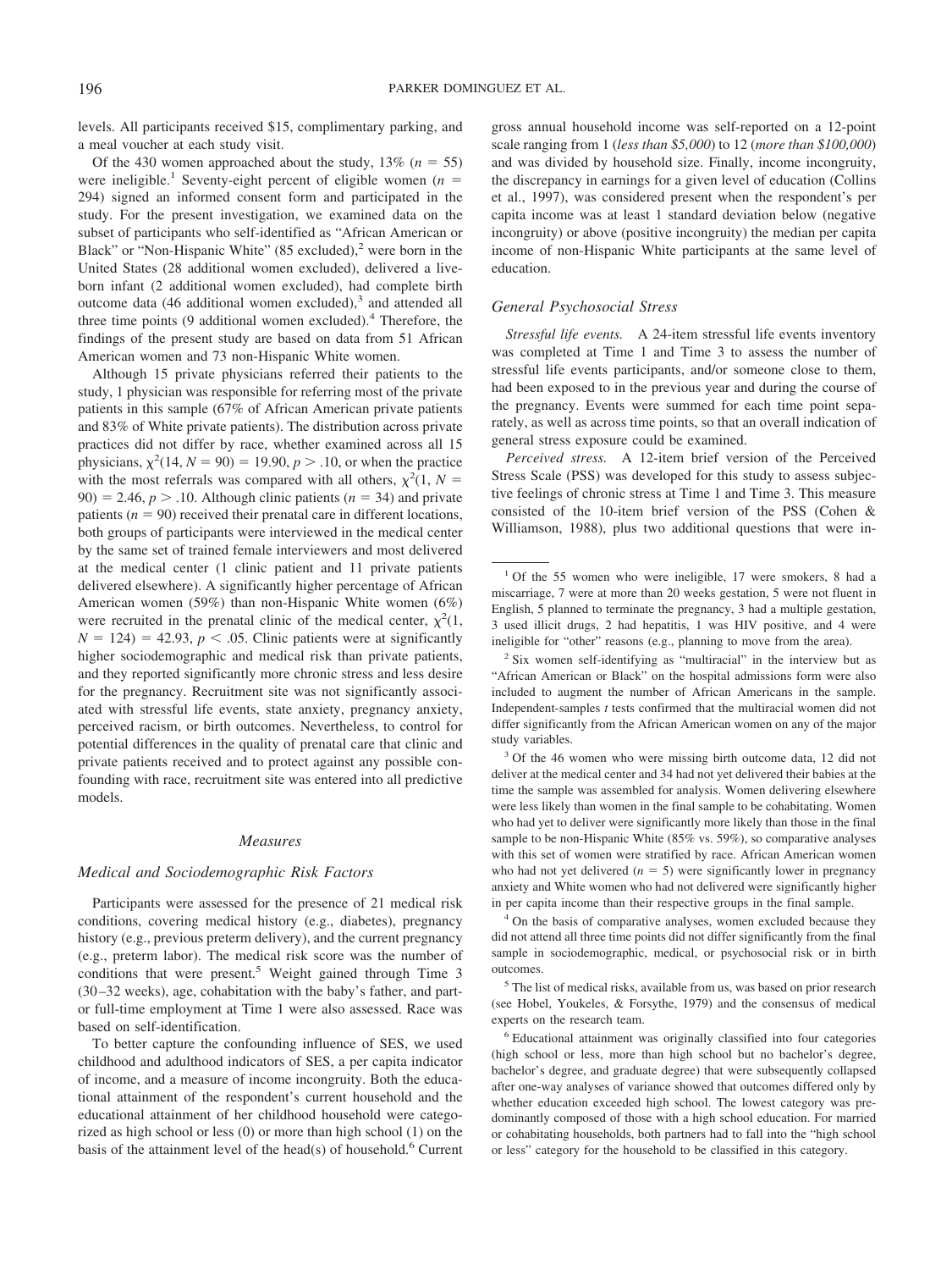cluded on the original 14-item scale (Cohen, Kamarck, & Mermelstein, 1983): "How often have you dealt successfully with day-to-day problems and hassles?" and "How often have you felt that you were coping well or effectively handling the important changes that were occurring in your life?" The 12-item measure used here was highly correlated with the 10-item brief version  $(r =$ .99 at Time 1 and  $r = .99$  at Time 3). The PSS has been used in previous studies of stress and pregnancy and has demonstrated very good reliability (e.g., Lobel, Dunkel-Schetter, & Scrimshaw, 1992; Zambrana et al., 1999). Scores did not differ significantly by time point,  $t(116) = -.22$ ,  $p > .10$ , and were averaged to form a composite indicator of chronic stress. In this study, Cronbach's alphas were very good (overall sample, .90 at Time 1 and .94 at Time 3; for both African Americans and Whites, .89 at Time 1 and .93 at Time 3).

*State anxiety.* A 10-item brief version (see Rini, Dunkel-Schetter, Wadhwa, & Sandman, 1999) of the Spielberger State-Trait Anxiety Inventory (STAI; Spielberger, 1983) was used at all three time points to measure general feelings of anxiety. Scores were highest at Time 2 and lowest at Time 3,  $t(1 \text{ vs. } 2) = -.26$ ,  $p < .05$ ;  $t(2 \text{ vs. } 3) = 4.19, p < .01$ ; and  $t(1 \text{ vs. } 3) = .21, p < .05$ , respectively, and were averaged to form a composite indicator of general anxiety. The STAI has been used in other studies of stress and pregnancy and has demonstrated good reliability (e.g., Lobel et al., 1992; Rini et al., 1999). The STAI demonstrated good internal consistency in the current study as well (overall sample, .88 at Time 1 and .91 at Times 2 and 3; African Americans, .85 at Time 1 and .89 at Times 2 and 3; Whites, .87 at Time 1, .91 at Time 2, and .92 at Time 3).

## *Pregnancy-Related Stress*

*Pregnancy anxiety.* Pregnancy anxiety was assessed at all three time points using an instrument developed for a previous study (e.g., Rini et al., 1999) to measure anxious feelings related to the pregnancy course, the health of the baby, labor and delivery, and caring for a newborn. Scores were significantly higher at Time 1, but did not differ from Time 2 to Time 3,  $t(1 \text{ vs. } 2) = 3.07, p <$ .01;  $t(2 \text{ vs. } 3) = .61, p > .10$ ; and  $t(1 \text{ vs. } 3) = 3.61, p < .01$ , respectively. They were averaged across time points into a composite score. This measure has demonstrated good reliability in prior research (e.g., Rini et al. 1999) and in the current study (overall sample, .75 at Time 1 and .81 at Times 2 and 3; African Americans, .70 at Time 1, .85 at Time 2, and .84 at Time 3; Whites, .76 at Time 1 and .75 at Times 2 and 3).

*Pregnancy wantedness.* An index of pregnancy wantedness was formed from responses to four questions at Time 1 that asked whether the respondent wanted to get pregnant, whether the respondent had ever considered abortion or adoption, how she felt about having a baby now, and whether she ever wished she were not pregnant. A similar measure was used in a prior study (e.g., Gurung, Dunkel-Schetter, Collins, Rini, & Hobel, 2005) to assess the degree to which the pregnancy was considered a psychosocial stressor. By indicating greater wantedness, higher scores signify lower levels of pregnancy-related stress. Cronbach's alpha was .78 in the overall sample, .76 in African Americans, and .62 in non-Hispanic Whites.

## *Racism Stress*

A measure of perceived racism, incorporated into the Time 2 interview, assessed racism exposure across general life domains and was loosely based on items developed by Krieger (1990) to assess self-reported racism exposure in different situational contexts. Our measure included an "other" category to capture as many types of experiences as possible, referred to specific periods of the life course to aid recall, and assessed racism indirectly experienced through a close other, similar to items in our stressful life events inventory. These features of our measure were responsive to measurement issues raised in the literature (e.g., Blank, Dabady, & Citro, 2004; Meyer, 2003; Williams et al., 2003), and items were extensively pretested with White, Latina, and African American pregnant women.

In four separate sets of questions, participants were asked whether as a child (age 16 and younger) and then as an adult (older than 16), they had ever felt that they or someone close to them had been discriminated against or the target of prejudice because of their race. If so, they were then asked to indicate  $(0 = no, 1 = yes)$ whether they had experienced personal, educational, employment, housing, or "other" types of racial discrimination. If not, a code of "0" was recorded for each racism domain. For close others they felt had been targets of racism, respondents were asked to specify the race or ethnicity of and their relationship to the person(s). Responses within each set of items were summed to produce subscores by type (direct or vicarious) and timing (childhood or adulthood) of perceived racism exposure. Given positive skew (ranging from 1.65 to 1.74) and high kurtosis (ranging from 1.73 to 2.41), the maximum scores in each subscore distribution were recoded. Recoded subscores were summed into a lifetime score  $\text{(skewness} = 1.30, \text{ kurtosis} = 1.05).$ 

Measures that assess racism across different contexts or life domains have demonstrated good reliability and validity in formal psychometric studies. For example, Krieger's items were recently shown to be reliable and significantly associated with psychological distress in African Americans, Latinos, and Whites (Krieger, Smith, Naishadham, Hartman, & Barbeau, 2005). Her measure also has good convergent validity, based on its association with scores on the Schedule of Racist Events (Klonoff & Landrine, 1999), a validated instrument for African Americans that was generalized to apply across ethnic groups and then validated in African Americans, Whites, Latinos, and Asian Americans (Landrine, Klonoff, Corral, Fernandez, & Roesch, 2006).

#### *Birth Outcomes*

Research nurses collected birth outcome data from medical charts. Because the study was not powered to test models of clinical outcomes (i.e., LBW and PTD), the continuous outcomes of birth weight in grams and gestational age at delivery in weeks were the focus of this investigation.

#### Results

## *Analytic Procedure*

Mean substitutions were made for missing values using racial group averages to preserve statistical power and maintain the consistency of the data. Artificially constraining the variance on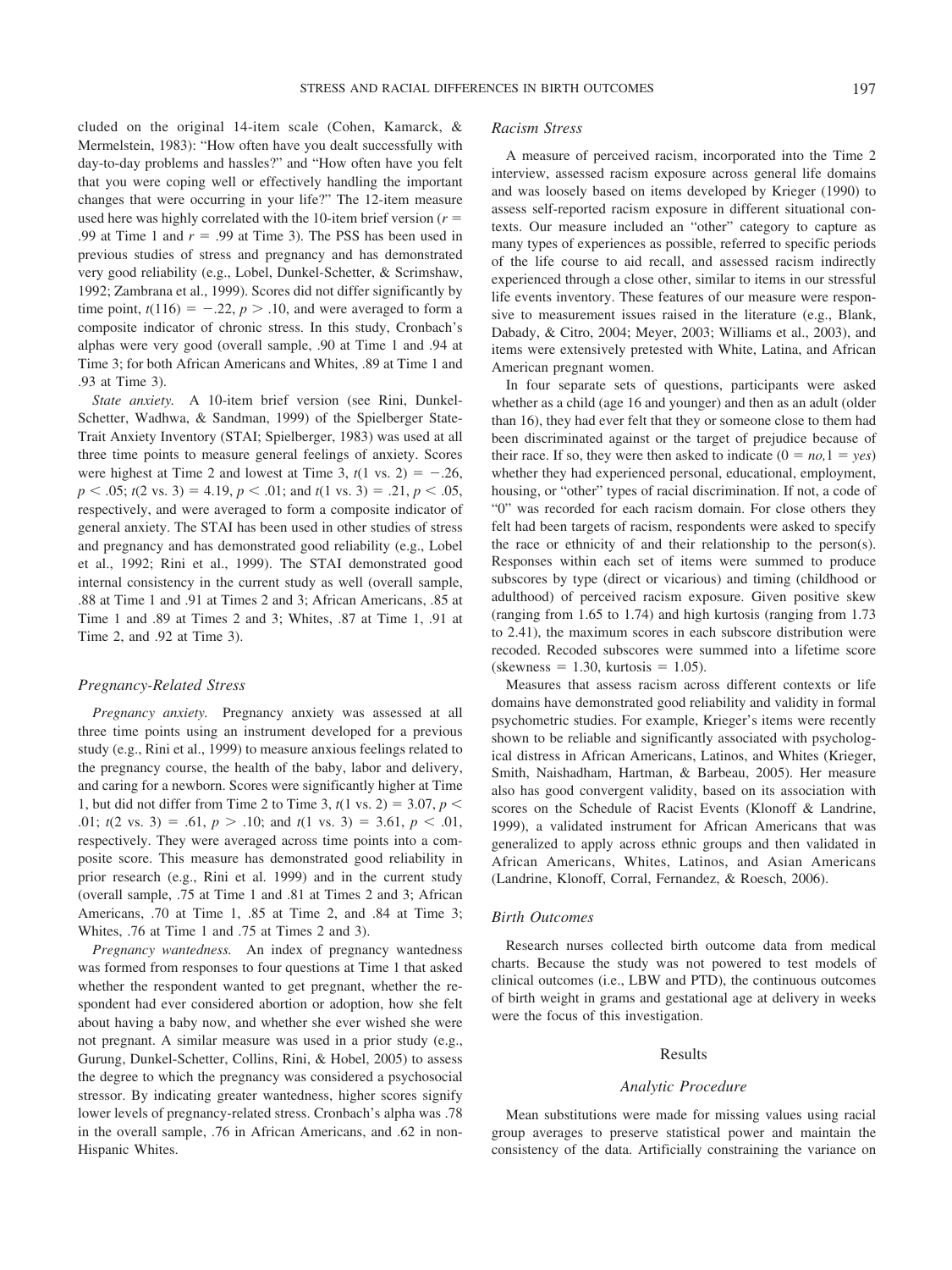those variables was not a concern given the small number of missing values.7 Racial differences were examined using one-way analyses of variance and chi-squares. Bivariate relationships among the major study variables were tested next with zero-order Pearson product–moment correlations. On the basis of high intercorrelations, a multidimensional stress index was formed from the standardized scores of the general and pregnancy stress variables, those traditionally found in pregnancy research. Although correlated with the other stress variables, perceived racism was not included in the index so that its unique contributions could be ascertained. Hierarchical linear regression models were tested using variables correlated with birth outcomes. Medical and sociodemographic risk factors were entered in Step 1, general and pregnancy stress in Step 2, and perceived racism in Step 3 to test whether it would predict variance in outcomes over and above the more traditional stress variables. Race was not entered in these models initially so that the independent association of the hypothesized mediator (i.e., stress) with birth outcomes could be established. Race was included in models that tested interactions of race and the significant stress predictors. Finally, the stress variables that significantly predicted birth outcomes were tested as potential mediators of racial differences in those outcomes.

# *Racial Differences*

Table 1 provides descriptive information on the major study variables by racial group. African American women had significantly more sociodemographic and medical risk factors<sup>8</sup> than non-Hispanic White women. According to recent census figures, this sample earned more (African Americans, \$40,001–\$50,000 vs. \$30,439; non-Hispanic Whites, \$80,001–\$90,000 vs. \$45,904; DeNavas-Walt & Cleveland, 2002) and was better educated (African Americans, 28% vs. 15%, with a college degree or higher; non-Hispanic Whites, 84% vs. 24%, with a college degree or higher; Newburger & Curry, 2000) than the general population of their respective groups. African Americans also had less favorable birth outcomes than their non-Hispanic White counterparts. Their rate of singleton PTD was slightly higher than their national rate (16%), whereas the White sample's rates of singleton LBW and PTD were substantially smaller than their national rates (5% and 9%, respectively; Martin et al, 2005). Regarding the psychosocial variables, the groups differed on indicators of all three types of stress, particularly perceived racism stress. African Americans and Whites most frequently perceived vicarious racism exposure in childhood via family members, usually parents, who were the same race or ethnicity as they themselves were. In adulthood, Whites most often named friends and romantic partners who were African American, Latino, or Asian as targets, although a few mentioned Jewish and Latino family members. African Americans typically mentioned family members and friends who were also African American.

## *Testing Predictive Models*

The regression analysis focused on predictive models of birth weight as the groups did not differ significantly in gestational age at delivery. Gestational age at delivery and whether labor was spontaneous were entered as control variables to better approximate models of birth weight as an indicator of fetal growth. Whether the participant was recruited from the prenatal clinic in the medical center (vs. a private physician's office) was also entered in the models to protect against possible confounding. On the basis of significant correlations with birth weight, medical risk and parents' education were identified as additional control variables, and perceived racism was tested as a stress predictor. PSS and STAI were marginally associated with birth weight, so these were included in the regression models as well. The intercorrelations of the major stress variables, birth outcomes, and the control variables are presented in Table 2.

# *Predictors of Birth Weight*

In Step 1, the control variables predicted 47% of the variance in birth weight ( $p < .001$ ) with gestational age at delivery emerging as the only significant independent predictor ( $\beta = 0.65, p < .001$ ). PSS and STAI did not predict a significant amount of additional variance when entered together in Step 2 ( $\Delta R^2 = .005$ ,  $p > .10$ ). Because these stress composites were just marginally associated with birth weight, we examined their correlations with outcome by time point. Only their Time 3 scores were significantly related to birth weight (see Table 2), but when they were tested in Step 2, the Time 3 scores did not add to the predicted variance either  $(\Delta R^2 =$ .006,  $p > .10$ ). The amount of variance being predicted was significantly increased when the perceived racism lifetime score was added in Step 3 to the model already containing the control variables and the general stress composites ( $\Delta R^2 = .023$ ,  $\beta =$  $-0.17$ ,  $p < .05$ ). Each unit increase in lifetime perceived racism was associated with a 39.59-g decrease in birth weight. To determine which components of the perceived racism lifetime score were driving this association, we tested the four subscores together in Step 3. The correlations between the subscores ranged from .33 to .60,  $ps < .001$ . Correlations with birth weight are noted as part of Table 2. Childhood-direct racism ( $\beta = 0.17$ ,  $p < .10$ ) was a marginal predictor, with each unit increase being associated with a 137.10-g increase in birth weight, and childhood-vicarious racism  $(\beta = -0.25, p < .01)$  was a significant predictor, with each unit increase being associated with a 167.85-g decrease in birth weight.

## *Interaction Models*

Interaction models were tested to determine whether the relation of the significant stress predictors to birth weight differed by race. Separate models were run for the perceived racism lifetime score and the childhood-vicarious subscore. To be thorough, we also tested an interaction model using the childhood-direct subscore, even though it was not significantly

<sup>7</sup> There were no missing data on any of the medical and sociodemographic risk factors, Time 1 stressful life events; Time 2 STAI; or Time 2 pregnancy anxiety, birth weight, or gestational age. Less than 1% of the data were missing for PSS, STAI, and pregnancy anxiety at Time 1, pregnancy wantedness and perceived racism; 5% of the data were missing at Time 3 for PSS, STAI, and pregnancy anxiety; and 8% of the data were missing for Time 3 stressful life events.

<sup>8</sup> The groups differed significantly in 9 of 21 conditions, with African Americans being higher risk in all cases. The most frequent medical risk condition in African Americans was two or more therapeutic abortions  $(27\%, n = 14)$ , whereas in Whites it was vaginal bleeding  $(15\%, n = 11)$ .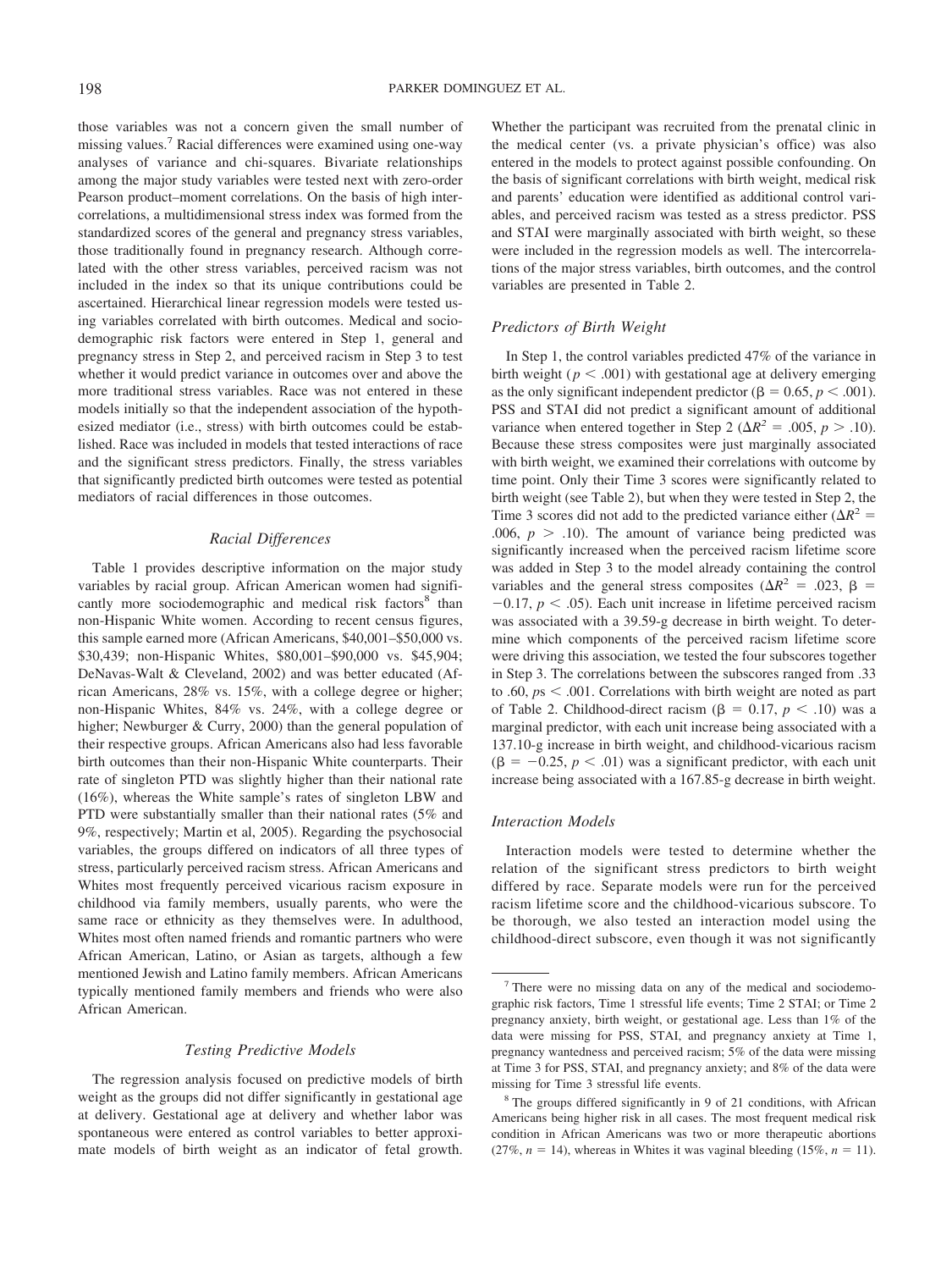| Table 1                               |  |  |
|---------------------------------------|--|--|
| Racial Differences in Study Variables |  |  |

|                                    | African American |                                        | Non-Hispanic White |        |               |
|------------------------------------|------------------|----------------------------------------|--------------------|--------|---------------|
| Variable                           | $\overline{M}$   | SD                                     | $\boldsymbol{M}$   | SD     | F or $\chi^2$ |
|                                    |                  | Medical and sociodemographic variables |                    |        |               |
| Medical risk                       | 2.67             | 2.23                                   | 1.12               | 1.42   | $22.08***$    |
| Weight gain                        | 34.53            | 25.73                                  | 34.18              | 11.18  | 0.01          |
| Age                                | 28.65            | 5.14                                   | 31.43              | 4.07   | $11.24***$    |
| Cohabitating $(\% )$               | 67               |                                        | 95                 |        | $16.56***$    |
| Employed $(\% )$                   | 47               |                                        | 81                 |        | $16.47***$    |
| Clinic patient $(\% )$             | 59               |                                        | 6                  |        | $42.93***$    |
| Adjusted income <sup>a</sup>       | 2.35             | 1.66                                   | 4.17               | 1.47   | $41.07***$    |
| Current education $(\%)$           |                  |                                        |                    |        | 44.97***      |
| High school or less                | 28               |                                        | $\overline{4}$     |        |               |
| Some college                       | 45               |                                        | 12                 |        |               |
| College degree                     | 24               |                                        | 37                 |        |               |
| Graduate degree                    | $\overline{4}$   |                                        | 47                 |        |               |
| Parents' education (%)             |                  |                                        |                    |        | $20.45***$    |
| High school or less                | 28               |                                        | 14                 |        |               |
| Some college                       | 51               |                                        | 29                 |        |               |
| College degree                     | 20               |                                        | 27                 |        |               |
| Graduate degree                    | $\overline{c}$   |                                        | 30                 |        |               |
| Income incongruity $(\%)$          |                  |                                        |                    |        | $18.68***$    |
| Negative                           | 55               |                                        | 18                 |        |               |
| None                               | 29               |                                        | 55                 |        |               |
| Positive                           | 16               |                                        | 27                 |        |               |
|                                    |                  | Stress variables                       |                    |        |               |
| Psychosocial stress                |                  |                                        |                    |        |               |
| Stressful life events <sup>b</sup> | 7.17             | 4.63                                   | 5.72               | 3.98   | $3.52^+$      |
| Perceived stress <sup>c</sup>      | 2.45             | 0.60                                   | 2.06               | 0.50   | $15.42***$    |
| State anxiety <sup>c</sup>         | 2.10             | 0.39                                   | 1.98               | 0.40   | 2.73          |
| Pregnancy stress                   |                  |                                        |                    |        |               |
| Pregnancy anxiety <sup>c</sup>     | 1.79             | 0.47                                   | 1.76               | 0.37   | 0.10          |
| Pregnancy wantedness               | $-1.79$          | 3.50                                   | 1.27               | 1.98   | $38.25***$    |
| Perceived racism                   |                  |                                        |                    |        |               |
| Lifetime score <sup>c</sup>        | 2.88             | 2.84                                   | 1.31               |        | $14.26***$    |
|                                    | 73               |                                        | 48                 | 1.78   | $7.46***$     |
| % exposed                          |                  |                                        | .32                |        | $3.12^{+}$    |
| Child-direct                       | .53<br>35        | 0.80                                   |                    | 0.55   |               |
| $%$ exposed                        |                  |                                        | 27                 | 0.62   | 0.88          |
| Child-vicarious                    | .73<br>48        | 0.97                                   | .27                |        | $10.30**$     |
| % exposed                          |                  |                                        | 18                 |        | $8.24***$     |
| Adult-direct                       | .77              | 0.99                                   | .32                | 0.62   | $9.76***$     |
| $%$ exposed                        | 45               |                                        | 23                 |        | $5.67***$     |
| Adult-vicarious                    | .85              | 1.03                                   | .40                | .70    | $8.34***$     |
| % exposed                          | 49               |                                        | 29                 |        | $5.28***$     |
|                                    |                  | Birth outcomes                         |                    |        |               |
| Birthweight                        | 3,216.86         | 508.72                                 | 3,488.75           | 558.99 | $7.64*$       |
| Gestational age                    | 38.65            | 1.93                                   | 39.05              | 1.60   | 1.62          |
| Low birth weight $(\%)$            | 10               |                                        | $\mathbf{1}$       |        | $4.64*$       |
| Preterm delivery $(\% )$           | 18               |                                        | 3                  |        | 8.25          |

*Note.* Low birthweight, < 2,500 g; preterm delivery, < 37 weeks.<br><sup>a</sup> Figures correspond to \$5,000–\$10,000 per person per year for African Americans and \$20,000–\$30,000 per person per year for non-Hispanic Whites.  $\frac{b}{p}$  Sum of Time 1 and Time 3.  $\frac{c}{p}$  Composite score.  $\frac{b}{p}$   $p < .10$ .  $\frac{b}{p}$   $p < .01$ .  $\frac{b}{p}$   $p < .001$ .

associated with birth weight and was only a marginal predictor in the initial regression analysis. Race was entered in Step 1 with the control variables, the perceived racism variable was entered in Step 2, and the interaction term was entered in Step 3. Race was a significant predictor in Step 1 ( $\beta = -0.25$ ,  $p <$ .05), with African American infants weighing an average of 280.84 g less than White infants, controlling for medical risk, gestational age, spontaneous labor, recruitment site, and parents' education. In Step 2, the perceived racism lifetime score

was a marginal predictor ( $\Delta R^2 = .012$ ,  $\beta = -0.12$ ,  $p < .10$ ), and the childhood-vicarious subscore was a significant predictor  $(\Delta R^2 = .020, \beta = 0.15, p < .05)$ , when each was tested in its respective model. The childhood-direct subscore did not predict significant additional variance ( $\Delta R^2 = .000$ ,  $\beta = 0.01$ ,  $p > .10$ ) in Step 2 of its model. In Step 3, none of the interaction terms were significant (Race  $\times$  Lifetime:  $\Delta R^2 = .004$ ,  $\beta =$  $-0.13$ ,  $p > .10$ ; Race  $\times$  Childhood-Vicarious,  $\Delta R^2 = .000$ ,  $\beta =$  $-0.01, p > .10$ ; Race  $\times$  Childhood-Direct,  $\Delta R^2 = .003, \beta =$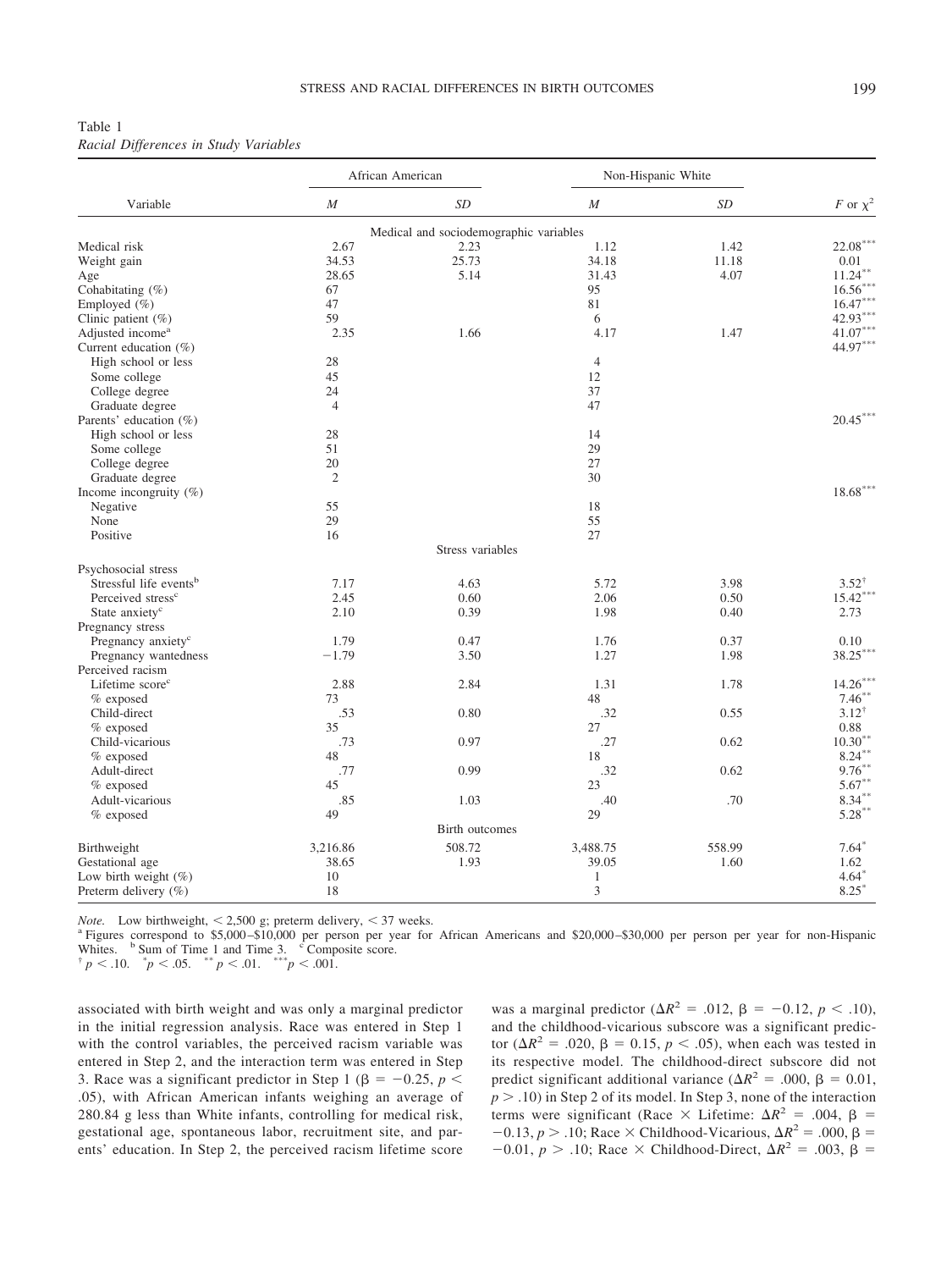| Table 2                                                                            |  |  |
|------------------------------------------------------------------------------------|--|--|
| Intercorrelations of Birth Outcomes, Major Stress Variables, and Control Variables |  |  |

| Variable                                 | 1                | 2                   | 3               | $\overline{4}$ | 5                   | 6                   | $7\overline{ }$ | 8         | 9         | 10       | 11               | 12       | 13 |
|------------------------------------------|------------------|---------------------|-----------------|----------------|---------------------|---------------------|-----------------|-----------|-----------|----------|------------------|----------|----|
| 1. Birthweight<br>2. Gestational         | $.68***$         |                     |                 |                |                     |                     |                 |           |           |          |                  |          |    |
| age<br>3. Medical risk<br>4. Spontaneous | $-.35***$<br>.12 | $-.47***$<br>$.19*$ | $-.27***$       |                |                     |                     |                 |           |           |          |                  |          |    |
| labor<br>5. Clinic patient               | .00              | .03                 | $.23*$          | $-.03$         |                     |                     |                 |           |           |          |                  |          |    |
| 6. Parents'<br>education                 | $.23***$         | $.27***$            | $-.12$          | $-.10$         | $-.07$              |                     |                 |           |           |          |                  |          |    |
| 7. Stressful life<br>events <sup>a</sup> | $-.06$           | .08                 | $.16^{\dagger}$ | $-.05$         | .16 <sup>†</sup>    | .00                 |                 |           |           |          |                  |          |    |
| 8. Perceived<br>stress <sup>a</sup>      | $-.16^{\dagger}$ | $-.15^{\dagger}$    | $.19*$          | $-.08$         | $.25***$            | $-.17^{\dagger}$    | $.50***$        |           |           |          |                  |          |    |
| 9. State anxiety <sup>a</sup>            | $-.15^{\dagger}$ | $-.14$              | $.16^{\dagger}$ | .03            | $.17^{+}$           | $-.22$ <sup>*</sup> | $.48***$        | $.77***$  |           |          |                  |          |    |
| 10. Pregnancy<br>anxiety <sup>a</sup>    | $-.10$           | .00                 | $-.02$          | .00            | .06                 | $-.20*$             | $.36***$        | $.47***$  | $.65***$  |          |                  |          |    |
| 11. Pregnancy<br>wantedness              | .06              | $-.02$              | $-.10$          | $.02\,$        | $-.24$ <sup>*</sup> | $.22*$              | $-.36***$       | $-.47***$ | $-.46***$ | $.21*$   |                  |          |    |
| 12. Perceived<br>racism <sup>b</sup>     | $-.26***$        | $-.14$              | $.20*$          | .03            | .06                 | .04                 | $.50***$        | $.40***$  | $.35***$  | $.25***$ | $-.26***$        |          |    |
| 13. Stress                               | $-.15$           | $-.08$              | $-.13$          | $-.03$         | .14                 | $-.13$              | $.68***$        | $.78***$  | $.84***$  | $.78***$ | $-.17^{\dagger}$ | $.43***$ |    |
|                                          |                  |                     |                 |                |                     |                     |                 |           |           |          |                  |          |    |

*Note.* Zero-order Pearson correlations between continuous variables and dichotomous variables are the same as point-biserial correlations. The dichotomous variables are spontaneous labor  $(0 = no, 1 = yes)$ , clinic patient  $(0 = no, 1 = yes)$ , and parents' education  $(0 = high school or less, 1 =$ *more than high school*). Stress  $=$  general and pregnancy stress index.

<sup>a</sup> Composite score; examined by time point, none of the general and pregnancy stress variables were significantly correlated with outcomes except Time 3 Perceived Stress Scale (birth weight,  $r = -22$ ,  $p < 0.05$ ; gestational age,  $r = -26$ ,  $p < 0.01$ ) and Time 3 State-Trait Anxiety Inventory (birth weight,  $r = -21$ ,  $p < .05$ ; gestational age,  $r = -22$ ,  $p < .05$ ). b Lifetime score; subscore correlations with birth weight: child-direct,  $r = -.06$ ,  $p > .10$ ; child-vicarious,  $r = -0.29$ ,  $p < 0.01$ ; adult-direct,  $r = -0.24$ ,  $p < 0.01$ ; and adult-vicarious,  $r = -0.19$ ,  $p < 0.05$ . None of the subscores were significantly correlated with gestational age.

 $p^+ p < 0.10.$   $p^+ p < 0.05.$   $p^+ p < 0.01.$   $p^+ p < 0.001.$ 

 $-0.09$ ,  $p > .10$ ). Because inadequate power may have been responsible for the nonsignificant interactions, we examined separate racism models for each group. Both the lifetime and childhood-vicarious perceived racism scores predicted significant additional variance in birth weight over and above the control variables in African Americans, but not in non-Hispanic Whites (see Table 3). The childhood-direct subscore did not predict significant additional variance in either group (African Americans,  $\Delta R^2 = .007$ ,  $\beta = -0.09$ ,  $p > .10$ ; Whites,  $\Delta R^2 =$ .004,  $\beta = 0.07, p > .10$ .

## *Mediation Models*

The significant stress predictors (lifetime and childhoodvicarious perceived racism) were each tested in separate models as mediators of racial differences in birth weight. There was a marginally significant decrease in the standardized regression coefficient for race when the lifetime perceived racism score was added to the model (the beta for race changed from  $-0.25$ ,  $p < .01$ , to  $-0.20$ ,  $p < .05$ ,  $\Delta R^2 = .012$ ,  $p < .10$ ; Sobel test =  $-1.53$ ,  $p < .10$ , one-tailed). When the childhood-vicarious

Table 3

*Hierarchical Linear Regression Models for Testing Lifetime and Childhood-Vicarious Racism as Predictors of Birthweight*

| Variable           |                  |          | Lifetime $(\beta)$   |          | Childhood-vicarious $(\beta)$ |                |                      |          |  |
|--------------------|------------------|----------|----------------------|----------|-------------------------------|----------------|----------------------|----------|--|
|                    | African American |          | Non-Hispanic White   |          | African American              |                | Non-Hispanic White   |          |  |
|                    | Step 1           | Step 2   | Step 1               | Step 2   | Step 1                        | Step 2         | Step 1               | Step 2   |  |
| Gestational age    | $.56***$         | $.52***$ | $.80^{\ast\ast\ast}$ | $.80***$ | $.56***$                      | $.52***$       | $.80^{\ast\ast\ast}$ | $.79***$ |  |
| Medical risk       | $-.10$           | $-.05$   | $.17^{+}$            | .17      | $-.10$                        | $-.05$         | $.17^{\dagger}$      | .16      |  |
| Spontaneous labor  | .07              | .10      | $-.10$               | $-.11$   | .07                           | .09            | $-.10$               | $-.08$   |  |
| Clinic patient     | $-.16$           | $-.08$   | $-.06$               | $-.06$   | $-.16$                        | $-.09$         | $-.06$               | $-.06$   |  |
| Parents' education | .10              | .19      | $-.07$               | $-.07$   | .10                           | .18            | $-.07$               | $-.08$   |  |
| Perceived racism   |                  | $-.28^*$ |                      | $-.01$   |                               | $-.26^{\circ}$ |                      | $-.07$   |  |
| $R^2$              | .50              | .56      | .52                  | .52      | .50                           | .56            | .52                  | .52      |  |
| $\Delta R^2$       | $.50***$         | .06      | $.52***$             | .00      | $.50***$                      | .06            | $.52***$             | .00      |  |

 $\frac{p}{p}$  < .10.  $\frac{p}{p}$  < .05.  $\frac{p}{p}$  < .001.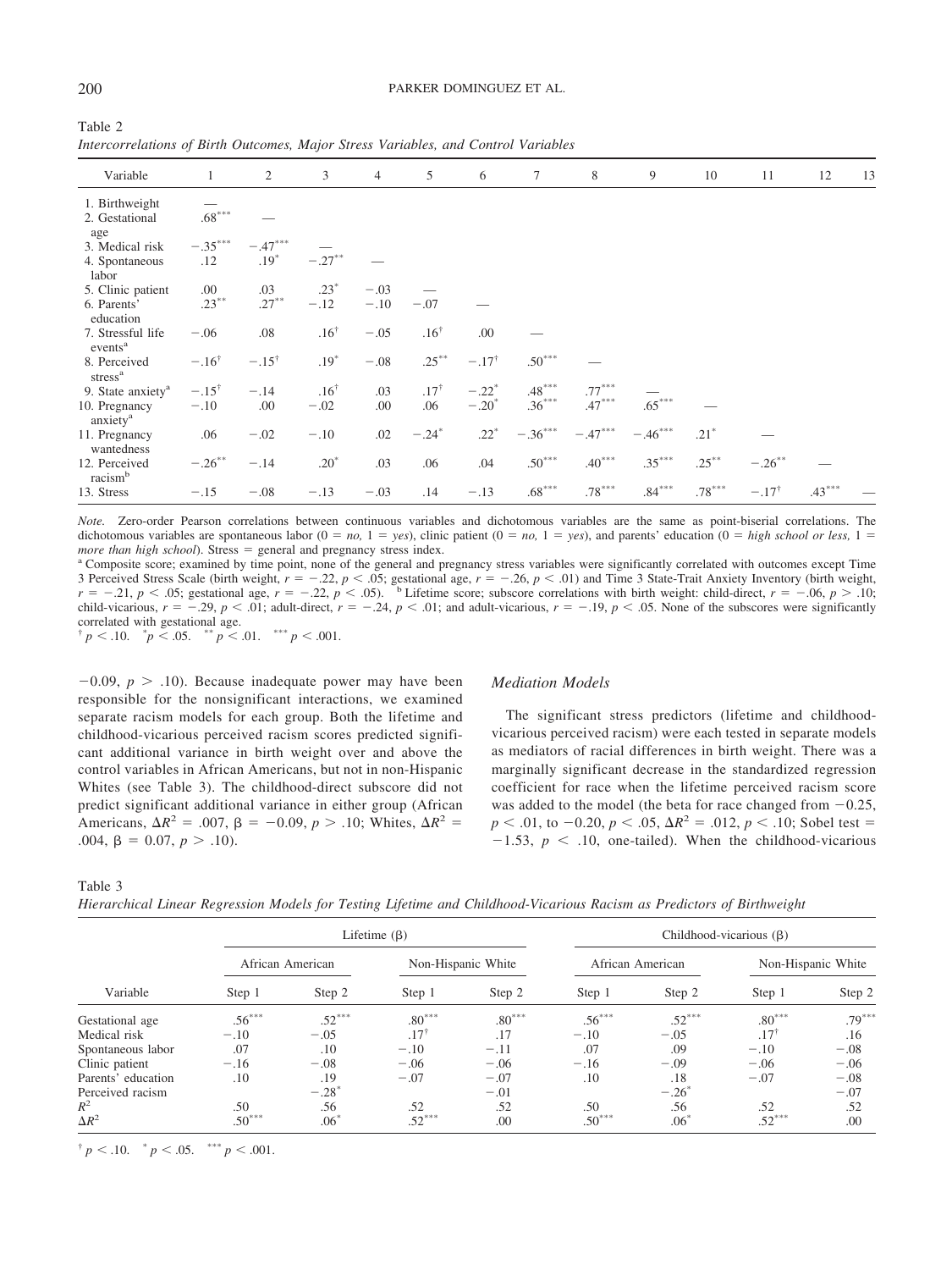score was added to the model, the standardized coefficient for race was significantly attenuated (the beta for race changed from  $-0.25$ ,  $p < .01$ , to  $-0.19$ ,  $p < .05$ ,  $\Delta R^2 = .020$ ,  $p < .05$ ; Sobel test =  $-1.88$ ,  $p < .05$ , one-tailed).

Because one of the goals of this study was to better account for the role of SES in racial disparities in birth outcomes, we also tested models controlling for the entire set of SES variables. In these models, the standardized regression coefficient for race was larger ( $\beta = -0.30, B = -340.55$  g,  $p < .01$ ) than it was in the models that included parents' education as the only SES variable. The childhood-vicarious subscore remained a significant predictor of birth weight and mediator of racial differences ( $\Delta R^2 = .017$ ,  $p < .05$ ; Sobel test =  $-1.74$ ,  $p < .05$ , one-tailed). The lifetime score did not predict a significant amount of additional variance in birth weight when all of the SES variables were included in the model, but a marginal attenuation in the coefficient for race was still evident  $(\Delta R^2 = .009, p > .10;$  Sobel test = -1.38,  $p < .10$ , one-tailed).

## Discussion

The main findings of this study are that perceived racism across the lifetime and perceived racism vicariously experienced as a child predict birth weight in African Americans and help to account for racial differences in birth weight, controlling for medical and sociodemographic risk factors. Although perceived racism's association with birth weight outcomes has been reported previously in the literature, including attenuation of racial differences (e.g., Mustillo et al., 2004), none of the prior racism and pregnancy studies, to our knowledge, have explicitly examined racism exposure in childhood or direct versus vicarious experiences, and none have included an "other" domain to capture as many events as possible or considered as broad an array of socioeconomic factors. Thus, our results not only lend further empirical support to a link between perceived racism and birth weight, but they also provide richer and more detailed insights into their possible connection.

The fact that a third of Whites perceived that they had been the direct target of unfair treatment because of race is a somewhat surprising statistic, but it is fairly comparable with White rates reported in other studies (e.g., Krieger et al., 2005; Mustillo et al., 2004), is less than a majority, and is considerably lower than that for African Americans, in accordance with hypothesized racial differences. In addition, the African Americans and Whites studied here exhibited a similar pattern of association between perceived racism and the other stress variables (for Whites, *r*s ranged from .24 for pregnancy anxiety to .44 for stressful life events; for African Americans, *r*s ranged from .29 for pregnancy anxiety to .53 for stressful life events), suggesting that racism is a form of stress that can be validly assessed in both groups. Indeed, if racism's role in health disparities is of scientific interest, then measuring it in Whites, as well as people of color, is a scientific imperative (Landrine et al., 2006). That the groups did not exhibit similar patterns of association between racism and birth outcomes is likely a function of vast differences in their sociopolitical histories. Gee (2002) posits that racism's influence is threshold dependent and that African Americans' level of exposure is high enough, given their pervasive and long-standing experience of discrimination, to trigger both mental and physical health consequences.

A particularly notable finding of this research is that racism vicariously experienced in childhood, most often via a parent or guardian, was the only component of the perceived racism lifetime score that was a significant independent predictor of birth weight, even after using the most stringent controls for SES. This finding underscores the critical need to examine the developmental context within which racism is experienced, as certain periods of the life course may be more sensitive to racism than others. From an attachment perspective, children's sense of security and emotional stability is inextricably linked to their parents' well-being (Sroufe, 1996); therefore, threats to the parents are likely to be quite salient and personally threatening to the child. From a socialization standpoint, many African American parents believe they must arm their children against racial discrimination by cultivating pride in their ethnic heritage, as well as by exposing them to the horror and injustice of racism, past and present (Hughes et al., 2006). Despite parents' protective intentions, certain racial messages might heighten children's threat perception and inadvertently trigger chronic states of hyperarousal (Hughes et al., 2006). Repetti, Taylor, and Seeman (2002) argued that exposure to highly threatening situations in childhood may generate stress-induced emotional and physiological changes that have long-range mental and physical health consequences. At the same time, our findings for lifetime perceived racism suggest that the accumulation of racism stress across the life course should be considered as well. Lu and Halfon (2003) proposed a health trajectory model of racial disparities in birth outcomes that conceptualizes reproductive health longitudinally by combining sensitive periods of development with the cumulative toll of adaptation to stressors.

In contemplating the findings reported here, it is important to consider the limitations of the study. This study design excluded women who reported smoking cigarettes or using drugs or alcohol. Such women are not only at higher risk for poor pregnancy outcomes, but they may also be using substances as a way of coping with stress. In addition, the African American and White women studied here were of higher than average SES than their respective groups in the general population, and they were getting early and regular prenatal care. Thus, our sample is likely to represent a healthier subset of pregnant women, both psychosocially and physically. This could explain the absence of some hypothesized racial differences in general and pregnancy stress, as this sample had greater socioeconomic resources than our previous samples (e.g., Feldman et al., 1997; Zambrana et al., 1999). The higher SES of the sample may also be a reason we found few associations between birth outcomes and the more traditional stress variables.

Another issue concerns assessment of the different stress variables. Because it was measured over the life course, perceived racism may have been a more robust stress predictor than the general and pregnancy stress variables, whose time frames were focused on the perinatal period. Although we based our perceived racism measure on existing literature on the issue, our measure is still an imperfect indicator of perceived exposure to racism and does not assess specific racism events, the emotional distress associated those events, the frequency with which they occur, or the stress associated with knowing that as a racial minority the possibility always exists that one will be discriminated against. An additional limitation of our measure of racism was its exclusive focus on perceived interpersonal experiences. Institutional forms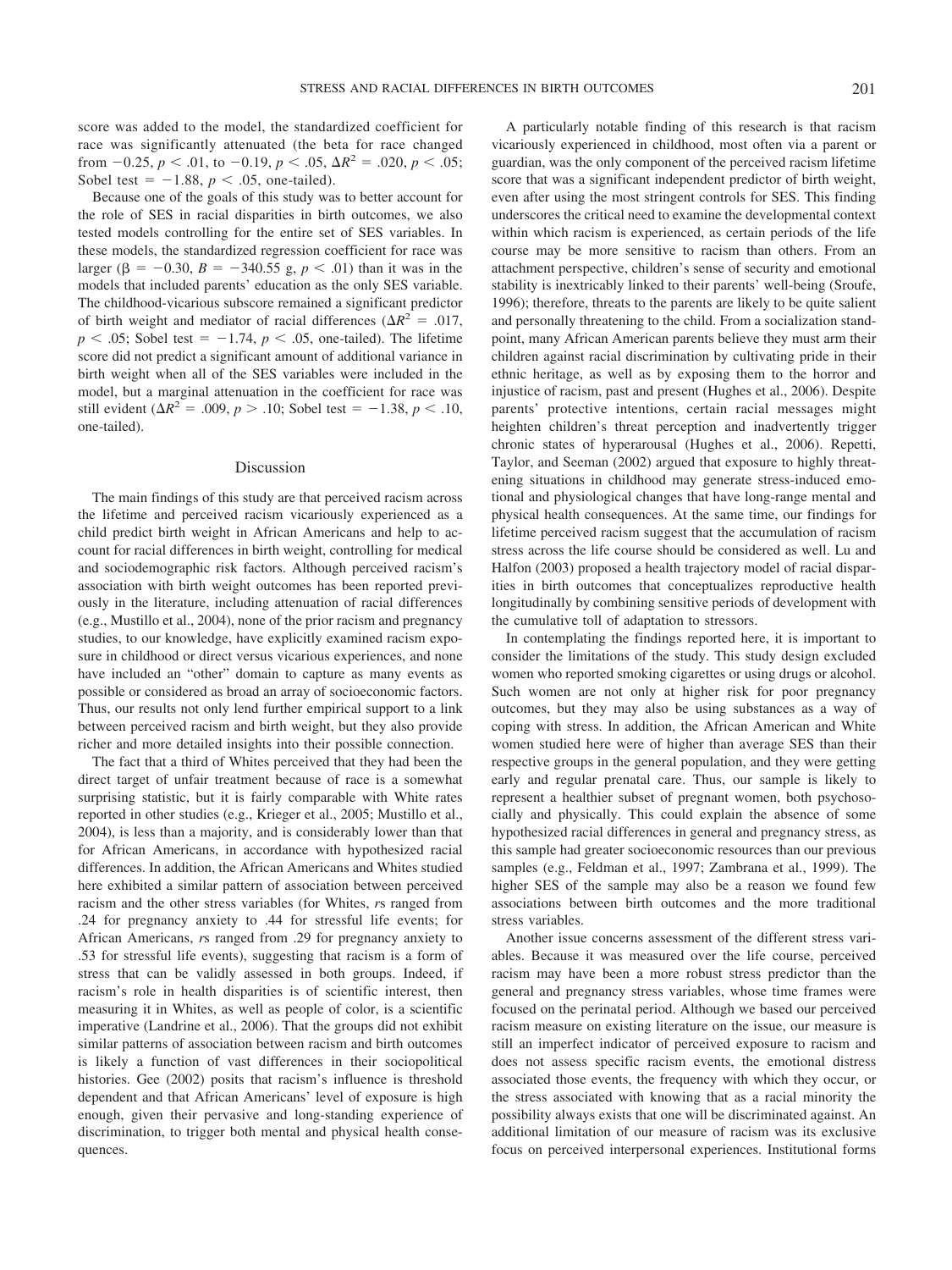of racism (e.g., Massey & Denton, 1993; Smedley, Sith, & Nelson, 2003), in contrast, are concealed in the day-to-day operation of systems and pose a macro-level threat to health regardless of personal perception (Clark et al., 1999). Although studies of racism and health are proliferating, very few have incorporated measures of racism at both the interpersonal and the institutional levels, although both forms have been shown to independently affect health outcomes when studied concurrently (e.g., Gee, 2002).

The major findings of this study involve racial differences in continuous levels of birth weight. The largest adjusted difference in birth weight between non-Hispanic Whites and African Americans was 340.55 g, or 0.75 lb. Although seemingly trivial, this difference holds important clinical implications. Variations in normal-range birth weight have been associated in large-scale studies with several indicators of child health and development (Institute of Medicine, 2006), including cognitive function (Richards, Hardy, Kuh, & Wadsworth, 2001), ocular development (Saw et al., 2004), and school performance (Kirkegaard, Obel, Hedegaard, & Henriksen, 2006), independent of confounding factors. Moreover, this finding was evident in a relatively healthy sample of pregnant women with disproportionately low-risk pregnancies and above-average levels of education and income. That racial differences would persist in this context is most notable. Even more interesting, perceived racism predicted 6% additional variance in birth weight in African American women, suggesting that it may be a particularly potent type of stress with important consequences for African American women's reproductive health, regardless of whether their pregnancies culminate in an adverse outcome. Thus, this study's prediction of gradations in normal birth weight is clinically relevant, despite its focus on subclinical levels of birth outcomes.

The racial disparity in adverse birth outcomes is a public health conundrum that continues to challenge the medical and academic communities. The results of this study demonstrate that perceived racism is a significant predictor of African American birth weight and a significant mediator of racial differences in birth weight. These findings further suggest that a life course approach could prove particularly useful for identifying risk factors and etiological processes early in the life trajectory that are involved in these specific health outcomes.

#### References

- Adler, N. E., Boyce, T., Chesney, M. A., Cohen, S., Folkman, S., Kahn, R. L., et al. (1994). Socioeconomic status and health: The challenge of the gradient. *American Psychologist, 49,* 15–24.
- Blank, R. M., Dabady, M., & Citro, C. F. (Eds.). (2004). *Measuring racial discrimination.* Washington, DC: National Academies Press.
- Botting, N., Powls, A., Cooke, R. W., & Marlow, N. (1998). Cognitive and educational outcome of very-low-birthweight children in early adolescence. *Developmental Medicine and Child Neurology, 40, 652-660*.
- Bruce, M. L., Takeuchi, D. T., & Leaf, P. J. (1991). Poverty and psychiatric status. *Archives of General Psychiatry, 48, 470-474.*
- Clark, R., Anderson, N. B., Clark, V. R., & Williams, D. R. (1999). Racism as a stressor for African Americans: A biopsychosocial model. *American Psychologist, 54,* 805– 816.
- Cohen, S., Kamark, T., & Mermelstein, R. (1983). A global measurement of perceived stress. *Journal of Health and Social Behavior, 24,* 385–396. Cohen, S., Kessler, R. C., & Gordon, L. U. (1995). Strategies for measuring

stress in studies of psychiatric and physical disorders. In S. Cohen, R. C. Kessler, & L. U. Gordon (Eds.), *Measuring stress: A guide for health and social scientists* (pp. 3–26). New York: Oxford University Press.

- Cohen, S., & Williamson, G. M. (1988). Perceived stress in a probability sample of the United States. In S. Spacapan & S. Oskamp (Eds.), *Social* psychology of health (pp. 31-67). Newbury Park, CA: Sage.
- Collins, J. W., Jr., Herman, A. A., & David, R. J. (1997). Very low birthweight infants and income incongruity among African American and White parents in Chicago. *American Journal of Public Health, 87,*  $414 - 417$ .
- DeNavas-Walt, C., & Cleveland, R. W. (2002). *Money income in the United States: 2001* (Current Population Reports P60-218). Washington, DC: U.S. Government Printing Office.
- Feldman, P., Dunkel-Schetter, C., Woo, G., & Hobel, C. J. (1997). Socioeconomic status and ethnicity in psychosocial processes during pregnancy. *Annals of Behavioral Medicine, 19,* S039.
- Foster, H. W., Wu, L., Bracken, M. B., Semenya, K., Thomas, J., & Thomas, J. (2000). Intergenerational effects of high socioeconomic status on low birthweight and preterm birth in African Americans. *Journal of the National Medical Association, 92,* 213–221.
- Gee, G. C. (2002). A multilevel analysis of the relationship between institutional and individual racial discrimination and health status. *American Journal of Public Health, 92,* 615– 623.
- Giscombe, C. L., & Lobel, M. (2005). Explaining disproportionately high rates of adverse birth outcomes among African Americans: The impact of stress, racism, and related factors in pregnancy. *Psychological Bulletin, 131,* 662– 683.
- Goldenberg, R. L., Cliver, S. P., Mulvihill, F. X., Hickey, C. A., Hoffman, H. J., Klerman, L. V. et al. (1996). Medical, psychosocial, and behavioral risk factors do not explain the increased risk for low birth weight among Black women. *American Journal of Obstetrics and Gynecology, 175,* 1317–1324.
- Gurung, R. A. R., Dunkel-Schetter, C., Collins, N., Rini, C., & Hobel, C. J. (2005). Psychosocial predictors of prenatal anxiety. *Journal of Social and Clinical Psychology, 24,* 497–519.
- Harrell, J. P., Hall, S., & Taliaferro, J. (2003). Physiological responses to racism and discrimination: An assessment of the evidence. *American Journal of Public Health, 93,* 243–248.
- Hobel, C. J., Youkeles, L., & Forsythe, A. (1979). Prenatal and intrapartum high risk screening. II. Risk factors reassessed. *American Journal of Obstetrics and Gynecology, 135,* 1051–1056.
- Hogan, V. K., & Ferre, C. D. (2001). The social context of pregnancy for African American women: Implications for the study and prevention of adverse perinatal outcomes. *Maternal and Child Health Journal, 5,*  $67 - 69.$
- Hughes, D., Rodriguez, J., Smith, E. P., Johnson, D. J., Stevenson, H. C., & Spicer, P. (2006). Parents' ethnic–racial socialization practices: A review of research and directions for future study. *Developmental Psychology, 42,* 747–770.
- Institute of Medicine. (2006). *Preterm birth: Causes, consequences, and prevention.* Washington, DC: National Academies Press.
- James, S. A. (2003). Confronting the moral economy of US racial/ethnic health disparities. *American Journal of Public Health, 93,* 189.
- Kirkegaard, I., Obel, C., Hedegaard, M., & Henriksen, T. B. (2006). Gestational age and birth weight in relation to school performance of 10-year-old children: A follow-up study of children born after 32 completed weeks. *Pediatrics, 118,* 1600 –1606.
- Klonoff, E. A., & Landrine, H. (1999). Cross-validation of the schedule of racist events. *Journal of Black Psychology, 25,* 231–254.
- Krieger, N. (1990). Racial and gender discrimination: Risk factors for high blood pressure? *Social Science and Medicine, 30,* 1273–1281.
- Krieger, N., Chen, J. T., & Selby, J. V. (1999). Comparing individualbased and household-based measures of social class to assess class